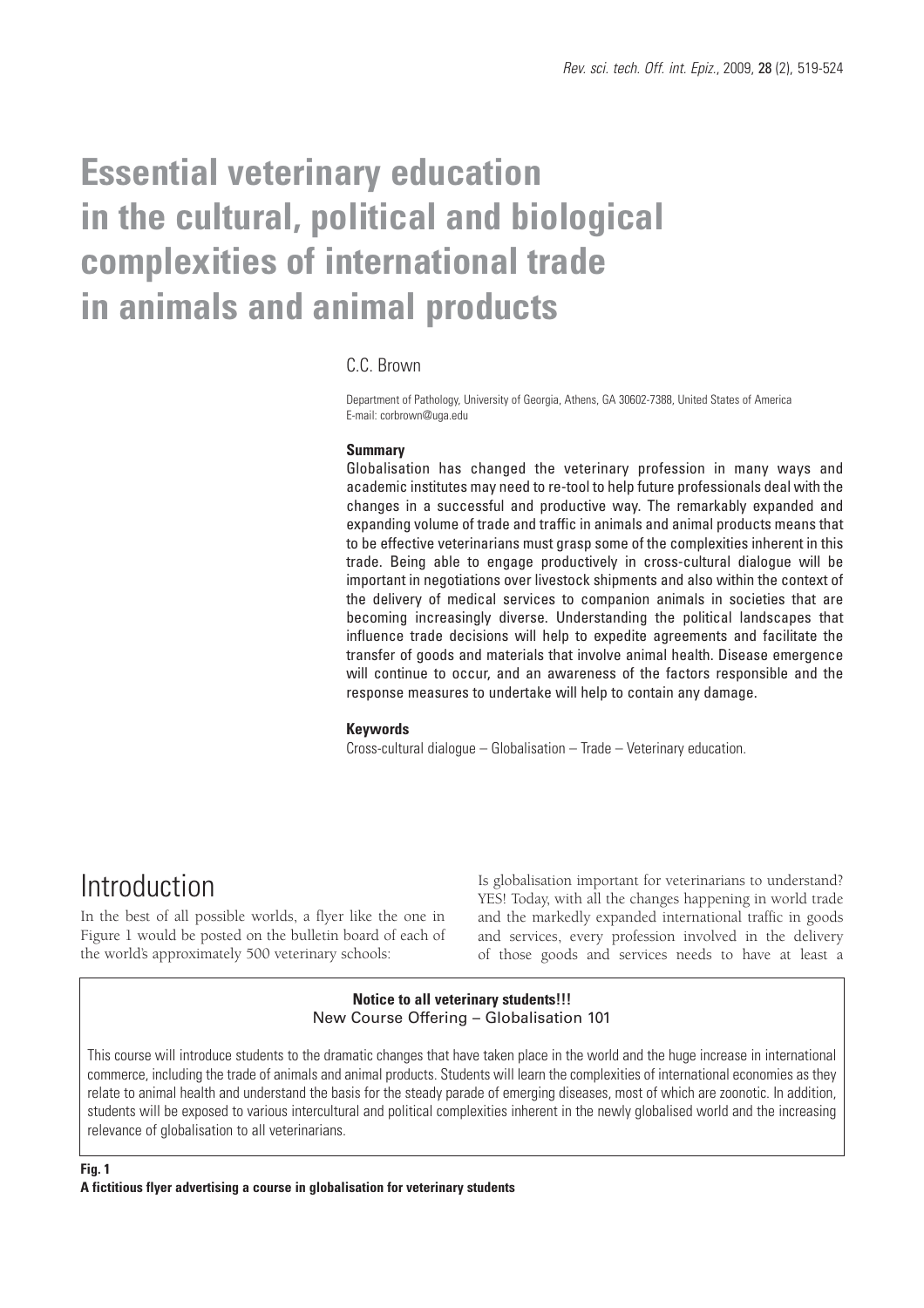rudimentary understanding of the radical changes that have transpired in commerce.

Although 'globalisation' is the term commonly used by the general public and the media to refer to the interconnectedness of economies through trade, academics studying international commerce and relations refer to the current system that has evolved as 'complex interdependence'. There is an emphasis not only on the interconnectedness, but on the fact that the connecting ties are costly to break: countries are not just linked to one another by some tenuous ties of trade, but bonded to one another economically and otherwise, by ties that would be costly to destroy. An analogy has been made to a pool table, where all the balls on the pool table are the countries in the world. Overlying the pool table is a heavy net, so that as one ball moves it can not move very far without exerting a tug on some of the other balls. Similarly, this heavy net also keeps the balls from striking each other, an analogy to the relative peacetime that the world is now experiencing. There is a mutual dependence born of trade that has been referred to as a virtuous circle: trade liberalisation dampens political conflict and promotes democratisation, which in turn expands trade and further suppresses political conflict.

The world domestic product has been growing at the unprecedented rate of 3% to 5% per year and global trade is increasing at even greater rates. Trade has grown so much that it now accounts for almost one-third of the global economy and contributes a larger percentage each year to improved economies worldwide (3). Huge and unprecedented volumes of materials and money are moving around the world in an intricate and interconnected way. As stewards of animal health, in all its shapes and sizes, veterinarians can benefit from enhanced understanding of the cultural, political, and biological complexities inherent in this trade.

# Cultural complexities

Today's animal health professionals need to be able to operate in environments laden with diversity. Whether the cross-cultural dialogue is happening in the conference room at a Ministry of Agriculture and involves cargo loads of livestock or livestock products, or if it is happening in the exam room of a small animal clinic, an appreciation of differences and an ability to reach across cultural divides will enhance effective communications and negotiations.

There are vast differences in how people interact in various cultures and this assumes critical importance in a transactional setting (1). In the 'low-context' countries, such as Germany and the United States of America (USA), the partners get down to business quickly and perform negotiations in the minimum amount of time, regarding rituals as tedious and inefficient. At the other end of the continuum are the 'high-context' cultures such as those of the Chinese and the Arab world, where establishing social trust is a high priority and negotiations occur over a protracted period of engagement and conversations. Approaching one set with the mindset of the other can generate misunderstandings and is bound to lead to failure or mistrust. Imagine an American veterinarian expecting a high-level Japanese regulator to accept a packet of animal health certificates without first exchanging business cards and pleasantries. Similarly, imagine an Arab veterinarian in Dubai treating a European's pet dog that has been hit by a car: the European may find it odd if the Arab first inquires about the client's health and the client's family's health before focusing on the patient.

In addition, approaches to animals vary considerably across cultures. As veterinarians interact with people from different areas of the world it will be important to recognise that cultural gaps exist with almost all of the species with which veterinarians deal. Perhaps companion animals provide the greatest contrast. Whereas in developed countries, pets are often regarded as members of the family and given medical treatment accordingly, in developing countries, often comparable care cannot be found for human family members, let alone the animals they steward. Leona Helmsley, American hotelier and real estate magnate, left US\$12 million to her pet Maltese, aptly named Trouble, in her will, and there was an additional US\$5 billion to US\$8 billion of the trust specified 'for the care and welfare of dogs' (2).This is incomprehensible and probably offensive to most of those in the developing world. In places where human malnutrition is rampant or simple anti-malarial bed nets are not affordable, Ms Helmsley's attitude toward her canine companions is regarded as folly and a blatant, perhaps dismal disregard for her human relatives. Similarly, veterinarians in developed countries, observing the prevalence of stray dogs in many developing countries, may express dismay and wonder, 'how can they let their animals just run loose and not care for them?' It is a huge cultural gap.

There are also considerable differences with foodproducing animals. Whereas swine agriculture is widely practised in many parts of the world, in other areas consumption of pork is an abomination. Both Jews and Muslims adhere to proscriptions against consumption of pork and regard pigs as essentially unclean. Similar cultural differences exist with cattle and horses. Although cattle all over the world are regarded as producers of meat and milk, in India, which has 30% (400 million) of the world's cattle, Hindus consider the cow sacred. There is a converse situation with horses. In some traditional central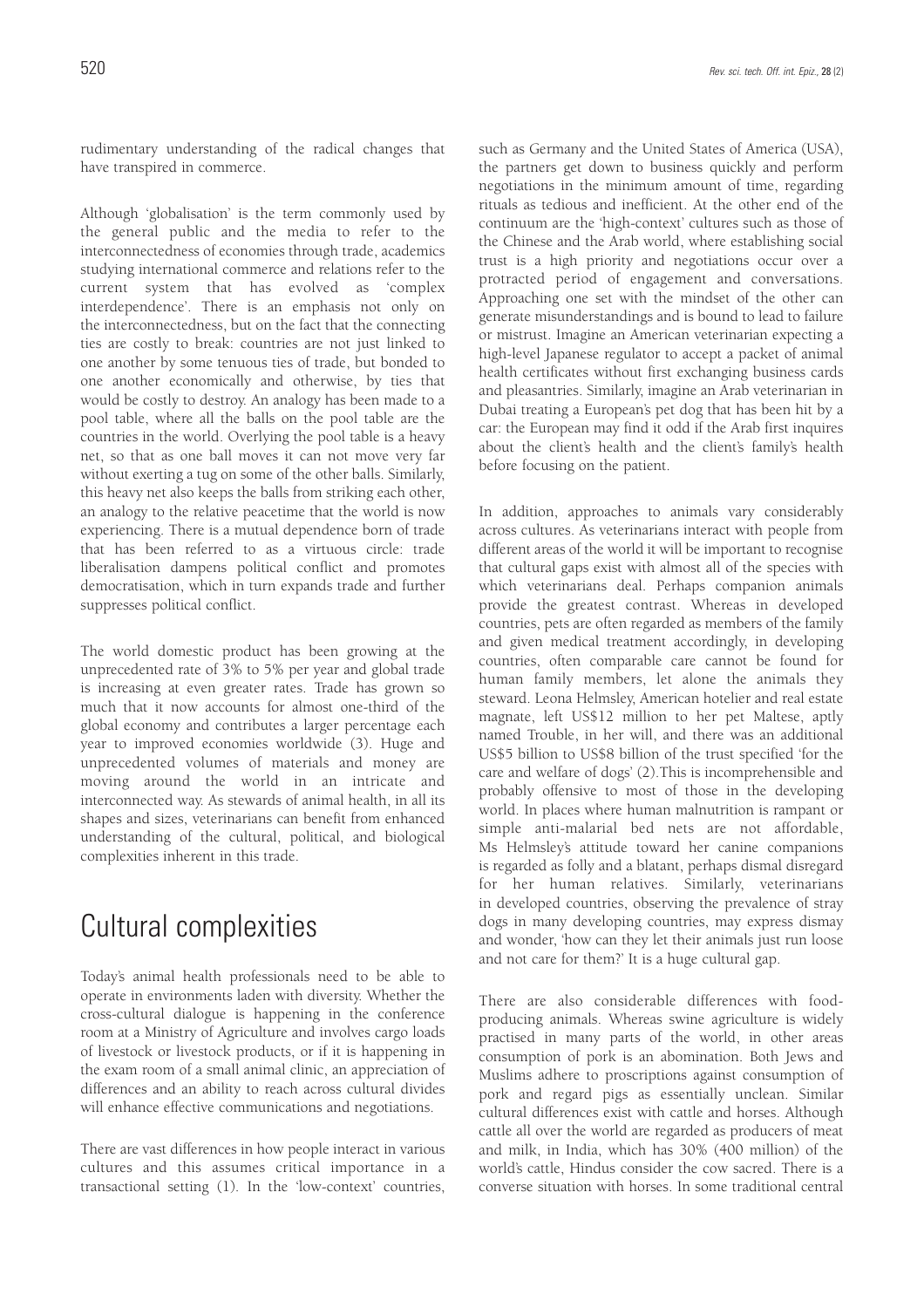Asian societies, consumption of horsemeat is a natural part of life, as the main herding animal reaches the end of its useful lifespan. Similarly, in some countries of Europe, notably France and Belgium, horsemeat is a prized dish. However, in some other areas such as the USA and the United Kingdom (UK), the idea of consuming horsemeat is appalling to many, as horses are rarely considered akin to livestock but more along the lines of companion animals.

## Political complexities

In a world where international trade is the norm, it is incumbent on veterinarians to understand government (regulatory) frameworks for trade in animals. Do our veterinary students comprehend these regulatory workings? Do even our cadres of functioning veterinarians understand? Maybe not.

Here is how it works in a nutshell. At the top, the similarities are easy. Each country has its own Chief Veterinary Officer, or CVO, usually employed by the Ministry of Agriculture, or its equivalent. It is the function of the CVO to serve as a liaison between their country and the CVOs of other countries, often through the mechanisms of the World Organisation for Animal Health (OIE). So every country has a CVO and all CVOs report to the OIE, but what happens at the level beneath the CVO varies greatly from country to country and no two countries are the same. Any veterinarian who expects the system in another country to be the same as in his or her own is in for a surprise.

Some systems are very well ordered, with all the regulatory veterinarians being government employees. In some countries, most of the veterinarians work for the government. In some others, there is a private/public mix, whereby an accreditation system allows for some private veterinarians to function in a regulatory capacity. And, in some, such as the USA, the majority of veterinarians are private, but even the non-accredited private veterinarians have some public responsibilities, such as reporting specific diseases.

Each country's CVO oversees the promulgation of regulations involving animal health for their own country. Although there are broad similarities in regulations from country to country, there are also distinct differences. A small animal practitioner advising a client relocating with their dog or cat to a new continent may need to advise on rabies regulations. A large animal theriogenologist wishing to facilitate export of bovine semen to another country needs to understand who to contact and how the receiving system operates. And perhaps most importantly, each needs to recognise that the regulations and animal health system in another country might be quite different.

Training and licensing procedures for private veterinarians vary greatly from country to country, and are also ultimately dependent on government. There are complexities in the governance of the profession at all levels, from the federal government down to state/province governments, the academic sector and professional organisations. In some countries, there is a well-defined system for licensing veterinarians and there are federallymandated (or provincially/state-mandated) standards that those wishing to practise veterinary medicine must adhere to. In some other countries, no such licensing system exists and graduation from a school of veterinary medicine is enough to begin the practice of administering care to animals.

Similarly, national organisations or the federal government can accredit specific schools and this varies a lot globally. In the USA and many European countries, there are welldeveloped systems for this accreditation, with a stringent and transparent process for deciding the suitability of schools to award degrees to competent veterinarians. In countries that follow this pattern, new schools of veterinary medicine understand that they must build highquality programmes and fulfil all the regulations in order to attract students, which is a form of quality control on the nation's veterinary graduates. This is in contrast to some countries, where there is a weak or even non-existent system of veterinary academic accreditation, and any university wishing to open its doors as a veterinary college can do so. As a result, there has been a proliferation of academic veterinary programmes, with many more veterinarians graduating than are required. This has greatly diminished the value of the veterinary degree, as supply of manpower has greatly exceeded demand. Maintaining national organisations or governing bodies that favour the stringent system of accreditation requires considerable political will. This does not exist everywhere and can impact the level of veterinary expertise available nationally and subsequently interfere with trade decisions.

An unpleasant topic to cover in the realm of political complexities is corruption, which can be a major factor in regulatory decisions. Regulatory decisions are not always based on sound science, even in the most developed of countries. Often CVOs are under huge political pressure to regulate against scientific evidence. In the USA, the refusal to allow imports of Canadian beef due to bovine spongiform encephalopathy is an excellent example of how politics can trump over science in the interests of economic expediency. Transparency is essential and does not always occur. Corruption is the most severe form of non-transparency and must be figured into trade negotiations. It exists in various forms in all political systems and needs to be considered as a part of the decision-making process.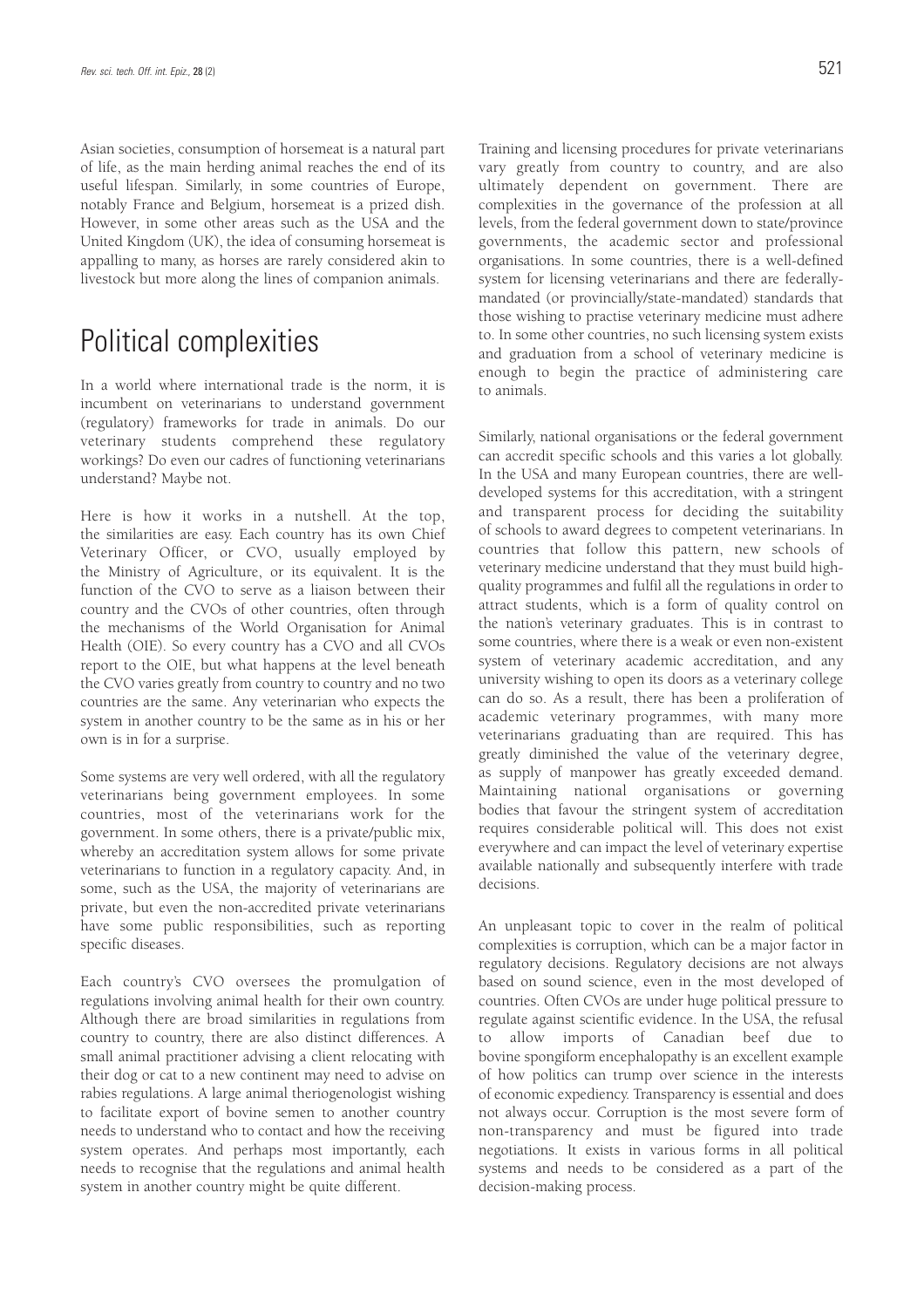# Biological complexities

Trade is growing at an increasing rate and accounts for a large part of the international economy. Much of the trade is in animals and biological products, but another part of globalisation is the increasing movement of people (and their pets) internationally. All of these carry with them the risks of animal disease emergence.

With respect to agricultural products, there has been a sizeable shift towards livestock and livestock products coming from the developing world. About one-sixth of all international trade is agricultural and much of that is from the developing world. This trade has been a boon to developing economies but also carries with it the risk of transboundary disease movement and incursions into new areas. Livestock and livestock products from the developing world are economically attractive, but often the regulatory infrastructure is insufficient to provide reliable assurances that the goods are disease-free. Because of the volume of trade, it is difficult to avoid illegal importations embedded within the midst of those that are legal. A prominent example is the foot and mouth disease outbreak that devastated the UK in 2001. It originated from a container load of Chinese meat that was described as something else on the bill of lading. With literally millions of containers being unloaded at various ports around the world, it is not possible for inspectors to peer into every one. Veterinarians throughout the world need to be on the alert for a transboundary disease that crops up in a new region. Our borders were never non-porous and the expanded traffic means more possibilities of disease incursions.

But it is not just agricultural diseases. Emerging diseases are occurring as well due to the vast amount of trade. Monkeypox occurred in the heartland of the USA, imported into living rooms in the form of infected prairie dogs, who contracted the virus by sharing quarters with Gambian giant rats at a wholesaler's facility. A West Nile virus hitched a ride in an infected mosquito and emerged in New York City; within a few years it had moved up and down the eastern seaboard of the USA and expanded throughout the continent and all the way through the Americas. The severe acute respiratory syndrome virus emerged from a farmed civet cat, which got the virus from a bat, and then the civet cat infected workers at a live animal market, who subsequently spread it on and on to six continents, costing the world over US\$80 billion.

But it is not just infectious diseases either. Melamine was imported as a contaminant in rice gluten, incorporated into pet food, and caused thousands of dog and cat illnesses in North America. But this is minor compared to the 13,000 infants hospitalised as a result of melamine getting into cow's milk and from there into infant formula.

Will something be next? Most definitely. What will it be? We do not know. About all we know is that there will be a 'next'. Effective control requires heightened awareness and knowledge of effective response systems.

# Conclusion

Practitioners of any profession that wishes to succeed in the current climate of globalisation will need to grasp some of the many complexities associated with the risks and regulations inherent in greatly expanded trade and travel. Veterinary medicine is no exception. It is important for economic and public health, as well as for the health of animals everywhere, that we begin to embrace some of these issues and expose the next generation of veterinarians to these complexities. Hey, we need that course!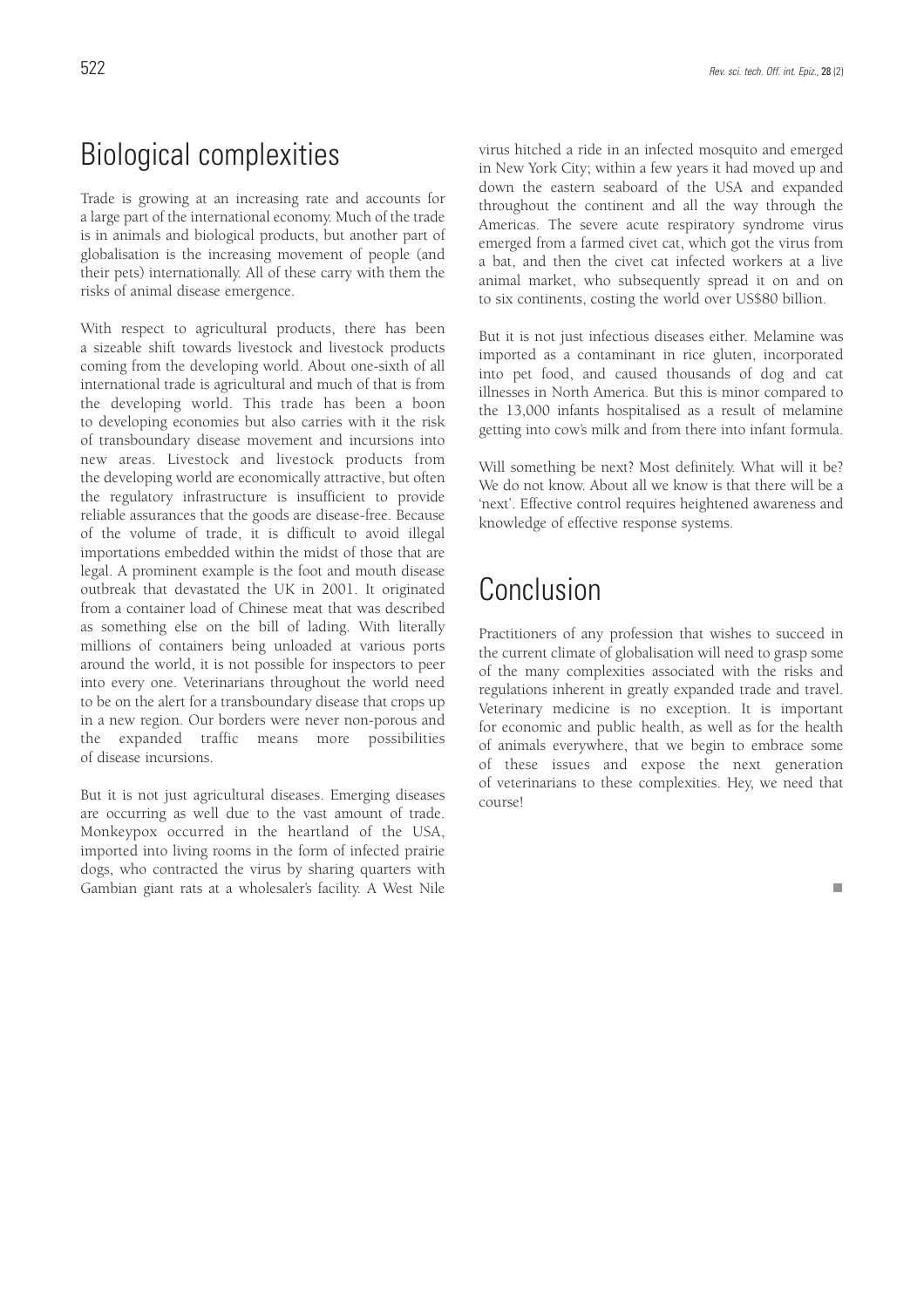## **Les fondamentaux de l'enseignement vétérinaire : la complexité des aspects culturels, politiques et biologiques des échanges internationaux d'animaux et de produits d'origine animale**

### C.C. Brown

### **Résumé**

La mondialisation ayant transformé de diverses manières la profession vétérinaire, les facultés vétérinaires doivent revoir leurs boîtes à outils afin de doter les futurs professionnels des moyens de répondre à ces changements de manière constructive et productive. Le commerce international d'animaux et de produits d'origine animale a récemment connu une augmentation et une expansion extraordinaires, évolution qui devrait se poursuivre et qui exigera des vétérinaires qu'ils appréhendent toute la complexité de ces échanges afin d'avoir une action efficace. La capacité à prendre part de manière constructive dans les dialogues transculturels est un atout important lors des négociations sur les transports de bétail, ainsi que dans le cadre des soins vétérinaires apportés aux animaux de compagnie dans des sociétés de plus en plus caractérisées par la diversité. La connaissance du contexte politique susceptible d'influencer les décisions commerciales permet de conclure plus rapidement des accords commerciaux et de faciliter le transfert de marchandises et de matériels ayant une importance pour la santé animale. La survenue de maladies émergentes ne cessera pas, de sorte qu'une sensibilisation aux facteurs responsables de leur émergence et aux mesures à prendre pour y répondre permettra de maîtriser les dommages causés.

#### **Mots-clés**

Commerce – Dialogue transculturel – Enseignement vétérinaire – Mondialisation. Ī.

**Elementos esenciales de la enseñanza veterinaria con respecto a los complejos aspectos culturales, políticos y biológicos del comercio internacional de animales y sus derivados** 

### C.C. Brown

### **Resumen**

La mundialización ha cambiado numerosas facetas de la profesión veterinaria, y los establecimientos universitarios quizá deban dotarse de nuevas herramientas para ayudar a los futuros profesionales a afrontar los cambios de manera efectiva y productiva. El comercio de animales y productos de origen animal se ha acrecentado (y lo sigue haciendo) de manera muy notable, y ello significa que los veterinarios, para trabajar eficazmente, deben aprehender una